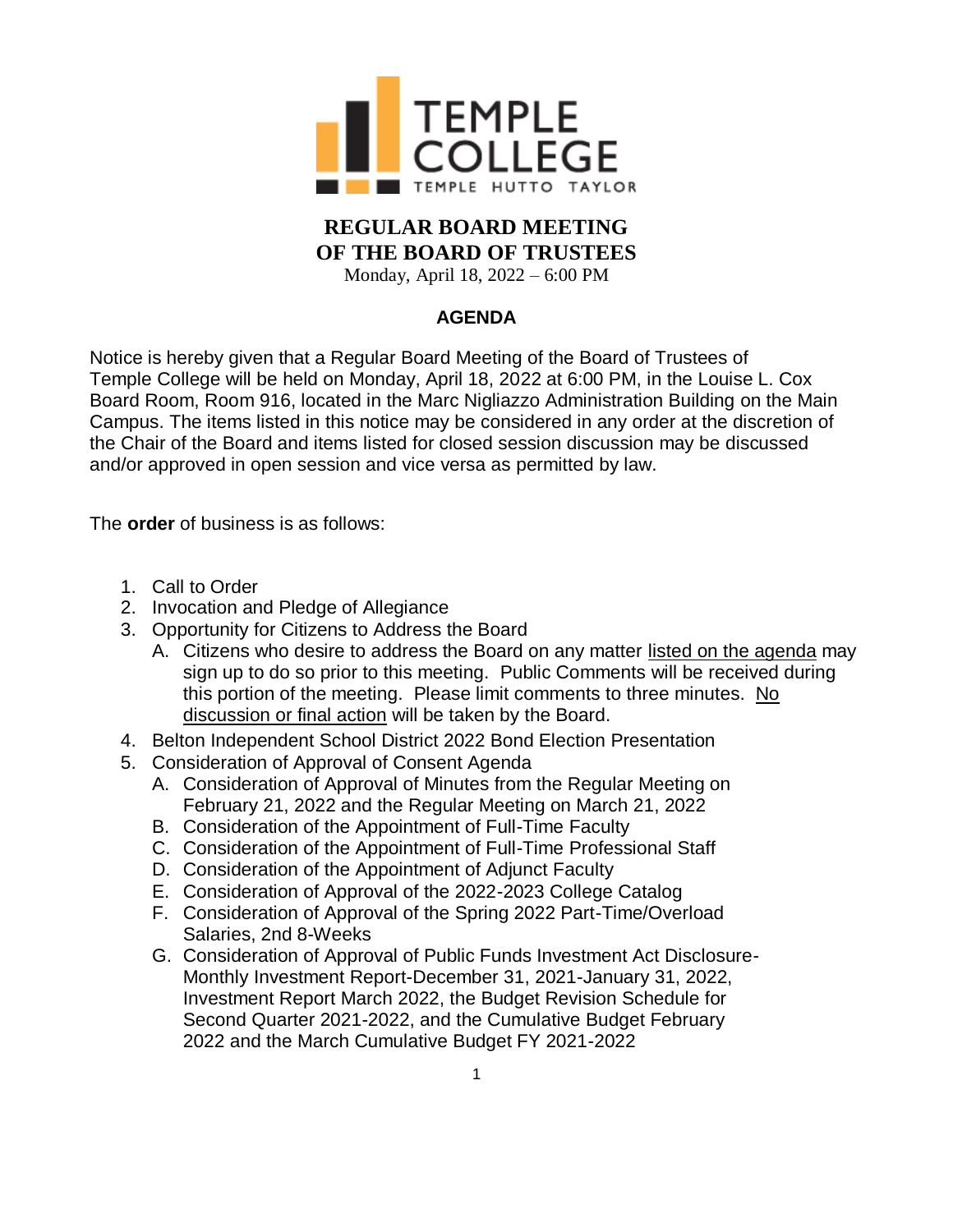- H. Consideration of Approval of Texas Commission on Law Enforcement Standards and Education (TCLEOSE) Mandated Racial Profiling Report for 2021
- I. Consideration of Approval of an Adjustment to a Previously Budgeted Grant Program
- 6. Consideration of Approval of Disbursements for February 2022 and March 2022
- 7. Outstanding Student/Employee Spotlight Student Spotlight

TBI Students-Mariana Mancillas, Alysia Ramirez, Emma Salazar, and Hermione Kanady

Outstanding Employee Spotlight

Wendy Fettig, Dual Credit Student Success Navigator

- 8. President's Report
- 9. Reports
	- A. Faculty Council
	- B. Academic Affairs and Student Services Reports
	- C. Resource Development and External Relations Eric Eckert and Zach Oldham
	- D. Workforce Development
	- E. Board Committees
		- 1. Building/Facility Planning Committee
		- 2. Finance Committee Report
		- 3. Policy Committee Report
- 10. New Business
	- A. Consideration of Approval of Faculty Recommended for Tenure Fall 2022
	- B. Consideration of Approval of a Renewal of the TASB Risk Management Fund Interlocal Participation Agreement
	- C. Consideration of Approval of the Adoption of the Tuition and Fee Schedule for the 2022-2023 Academic Year
	- D. Consideration of Approval of the following actions with regard to RFP 22-02 for construction manager at-risk services
		- 1. 1. Approval of the final rankings of the construction management firms, as submitted by the RFP Committee.
		- 2. 2, Delegation to the President (or her designee) the authority to negotiate with the top ranked firm to execute all documents necessary to secure construction manager at-risk services for the 2022 Capital Improvement Plan.
- 11. Miscellaneous
- 12. Executive Session to Consider Personnel, Legal Matters, and Real Estate
- 13. Adjournment